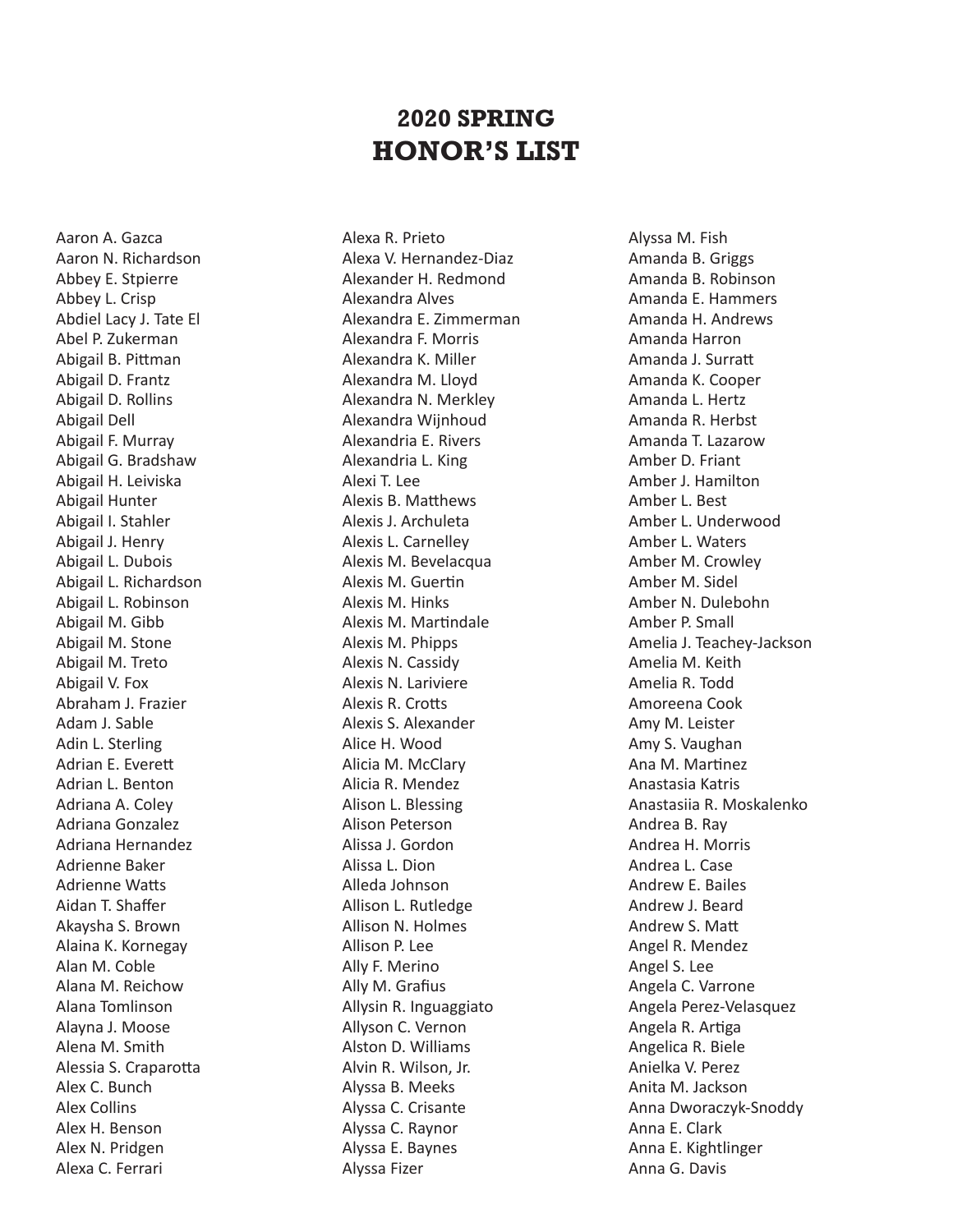Anna G. Duckworth Anna Grace E. Arnold Anna H. Godesky Anna Haskins Anna Holmes Anna K. Bloodworth Anna L. Bruton Anna L. Hart Anna L. Ward Anna M. Wilson Anna P. Malone Annabelle R. Knott Annabeth S. Teston Annalise P. Golden Anne M. Newby Anneliese P. Gallimore Anthony L. Grimord Anthony W. Hall Antonio A. Dupree Antrevonn L. Tate Anyla J. Hansley Arabeny A. Silva-Gonzalez Argyro G. Mavroudara Armando G. Bojorquez Arrianna N. Burnett-Demers Arrington T. Savard Asher Ensign Ashleigh J. Dail Ashleigh J. Nolen Ashleigh M. Padgett Ashleigh V. Lennon Ashley A. Gorsett Ashley A. Oberholzer Ashley E. Bastiani Ashley F. Lozano Ashley J. Donihee Ashley K. Robins Ashley L. Hancock Ashley M. Owens Ashley M. Wells Ashley N. McDaniel Ashley N. Stewart Ashley R. Cauley Ashley R. Shaw Ashley V. Headley Ashley Williford Ashton A. Healey Asia M. Lewis Asiyat Erkenova Athena N. Ickes Aubrey B. Engle Aubrey T. Bordeaux Augusta G. Brown Auriella E. Rosendahl Austin C. Yarborough

Austin H. Gore Austin K. Whitaker Austin M. Powell Austin M. Thompson Austin R. Rolley Austin T. Greene Ava B. McPartland Ava E. Porter Ava K. Marrazzo Ava S. Payne Avery G. Ange Avery G. Miller Avonlea N. Groft Ayannah T. Ford Ayla F. Johnson Bailey A. Barefoot Bailey A. Gray Bailey E. Roth Bailey G. Todd Bailey P. Teter Bailey R. Walker Bailey R. Young Bali D. Pereira Barbara Morales Barrett Q. Buhler Bella S. Cankurtaran Bella T. Myers Benjamin A. Encina Benjamin J. Miller Benjamin M. Barkdoll Benjamin M. Rogers Benjamin Scarbrough Benjamin T. Arcuri Bethany Henderson Bethany M. Van Niel Bettina R. Bader Bharat L. Patel Bianca Henderson Blair T. Blakeney Blake A. Kloiber Blake H. Freeman Blake H. Patterson Blake R. Ragan Bobbie J. Overbey-Santos Bodie A. Roberts Boyce S. Evans Bradford W. Odell Braidyn L. Gutch Branden L. Collazo Brandon C. Bueno Brandon C. Tuthill Brandon D. Cone Brandon E. Henriquez Brandon Jauregui-Navarrete Brandon L. Webb

Brandon S. Farrow Brandon W. Kearney Branson T. McKee Brayden R. Smith Breann N. Dishman Breanna M. Bulak Breanna S. Huber Brendan W. Lewis Brennon L. Register Brent L. Stott Brenton J. Rice Breon L. Foster Brian A. Wiggins Brian D. McFadden Brian J. Saenz Alavez Brian L. Dickensheets Brian T. Godwin Briana M. Moyer Brianna D. Carney Brianna K. Rodriguez Brianna L. Hatley Brianna Lovins Brianna M. Barrs Brianna Mugno Briar A. Taylor Brieanna A. Pearce Brigid C. Dolan Britney M. Moore Brittany A. Carter Brittany A. Lee Brittany A. Nolen Brittany A. Pittman Brittany Burleson Brittany Clayton Brittany J. Faircloth Brittany L. Cottle Brittany L. Dickens Brittany N. Boddiford Brittany S. Ward Brittlynn MacPherson Brock R. Williams Brooke A. Mullinax Brooke K. Carrick Brooke N. Brownfield Brooke N. Zebraski Brooklyn D. Pacheco Bryan J. Lee Bryson P. McDowell Cadagin M. Smith Cady E. Matoska Caitlin E. Duggan Caitlin M. Musgrove Caitlin N. Patterson Caitlyn H. Savage Caitlyn J. Leigh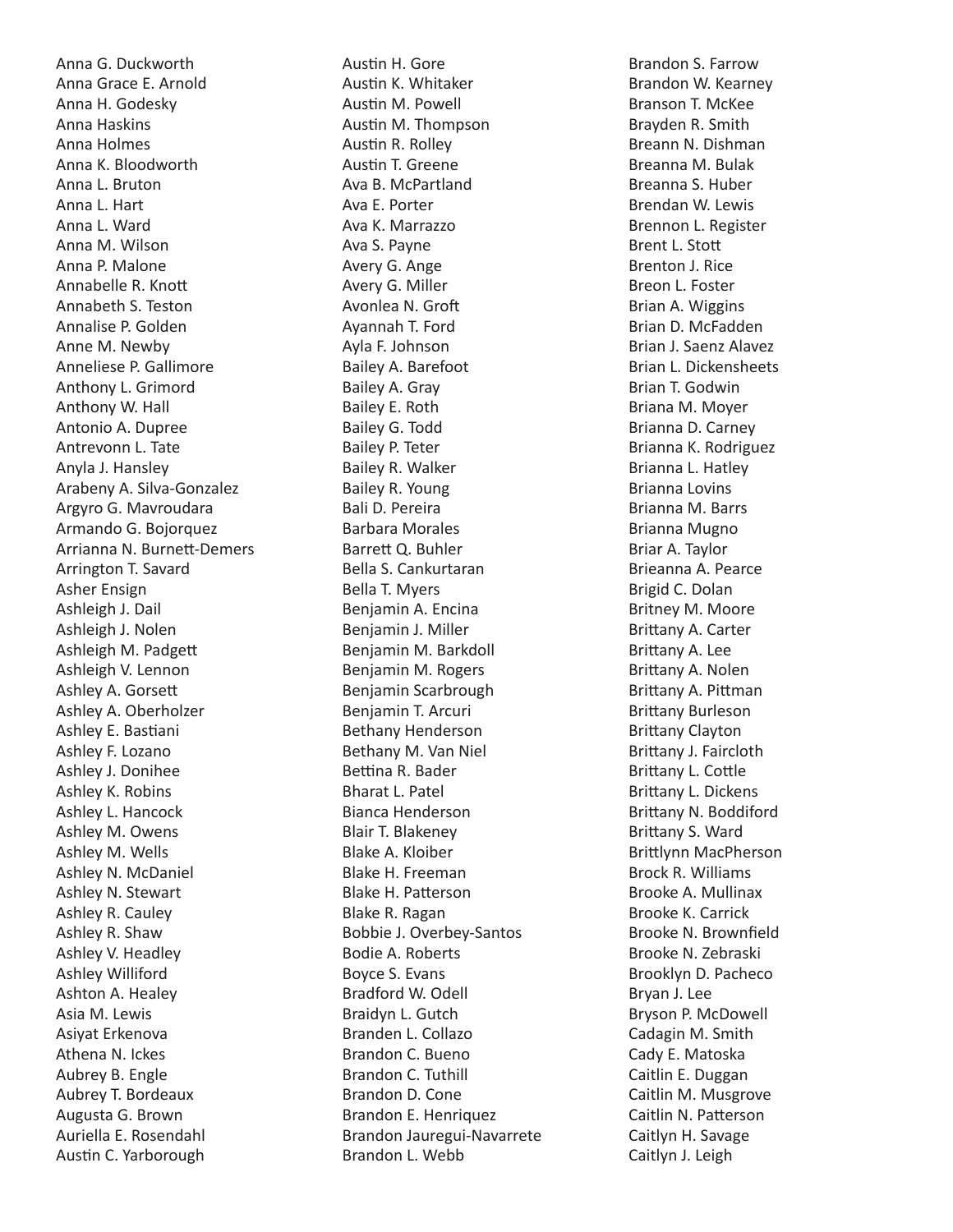Caitlynn C. Still Caleb N. Wicks Caleb R. Rooke Caleb S. Aitken Caleigh Ploch Camden Bentzler Camden R. Autry Camden S. Nye Cameron B. King Cameron B. Lewis Cameron B. Mann Cameron E. Harris Cameron G. Sanderson Cameron L. Catron Cameron O. Gillespie Cameron S. Redmond Camille L. Knab Campbell P. Atterbury Camryn O. Carr Candice D. Hill Candis D. Smith Candy G. Alvarez Parada Cara L. Eagan Cara M. Snyder Caresse L. Barnim Carina Avalos-Aguilar Carissa D. Compton Carla B. Bonilla Carley E. Lewis Carly A. Watson Carly E. Watkins Carly F. Ward Carmen A. Fox Carol E. Emory Caroline B. Hudson Caroline E. Cameron Caroline J. Peterson Carolyn P. Gimenez-Rodriguez Carrie J. York Carrie M. Champion Cartelina M. Garcia Carter T. Tanner Casey E. Willis Casey J. Barnett Casey J. Croce Cashae A. Morton Cassandra C. Lopez Cassandra Conrad Cassandra Harris Cassandra L. Wyatt Cassidy C. Allgood Cassidy J. Baribeault Cassidy M. Fitz-Randolph Cassidy P. Damm Cassie M. Patti

Cassie N. Schwisow Cassy M. Pressley Catelynn N. Marstin Catherine E. Harley Catherine L. Herring Catherine M. Starling Catrina A. Devone Cecelia Blair Chad Alexander Hollar Chamani Gilmore Chance A. Hawkins Chandler Edwards Chaniris Jimenez Chapel R. Barnes Charles D. Rogers, III Charles E. Justice Charles F. Hodge Charles M. Gaskins Charles R. Penny Charles R. Watson, III Charlie M. Johnson Charlotte Sheets Charly M. Small Chase A. Farnitano Chase M. Arenal Chelsey M. Belton Cherish C. Brown Cheryl H. Holt Cheyenne M. Newkirk Cheyenne M. Peterson Cheyenne R. Cook Chloe E. Davis Chloe T. Beavers Chrissy F. Conrad Christa R. Auringer Christen A. Butler Christian E. Stanley Christian G. Racioppi Christian I. Cruz Marin Christian M. Masone Christian S. Gilmore Christie Bonetti Christina B. Naylor Christina H. Viguers Christina K. Hendricks Christina L. Johnson Christina N. Johnson Christine Stevens Christopher A. Cook Christopher A. Diamond Christopher B. Collier Christopher D. Buckner Christopher E. Cranidiotis Christopher J. Price Christopher J. Spillane

Christopher M. Ashby Christopher M. Dewey Christopher R. Blake Christopher R. Huie Christopher T. Salituri Christopher W. Chaucer Claighton McQuerry Claire E. Henry Claire E. Storum Claire N. Famiglietti Claire S. Shoenfeld Clara H. Boka Clare M. Sonne Clarke R. Whitehead Claude C. Hunter Claude Z. Rome Clayton R. Lane Clell H. Hamm Clinton S. McLendon Cody T. Wheelock Colby D. Edens Colby W. King Cole P. Lewis Coleman B. Cannon Coleman P. Ayers Colleen M. Hattingh Colleen Richardson Collin H. Thompson Colton L. Florentz Conner E. Parsons Connor B. Schaudt Connor J. Dye Connor S. Warnick Connor Winters Conor G. Walsh Cora A. Mabrey Cora B. Maynard Cora C. Willis Corinne E. Case Cory M. Railey Cory Norris Courtland M. Bartosik Courtney D. Kirkham Courtney G. Heavner Courtney H. Tipton Courtney M. Coles Courtney P. Shaddock Courtney S. Brewer Cressa J. Williamson Crystal Gomez Currie S. Carpenter Cynthia P. Villa Dallasin K. Templeton Dalton M. Brewer Dana Lemoine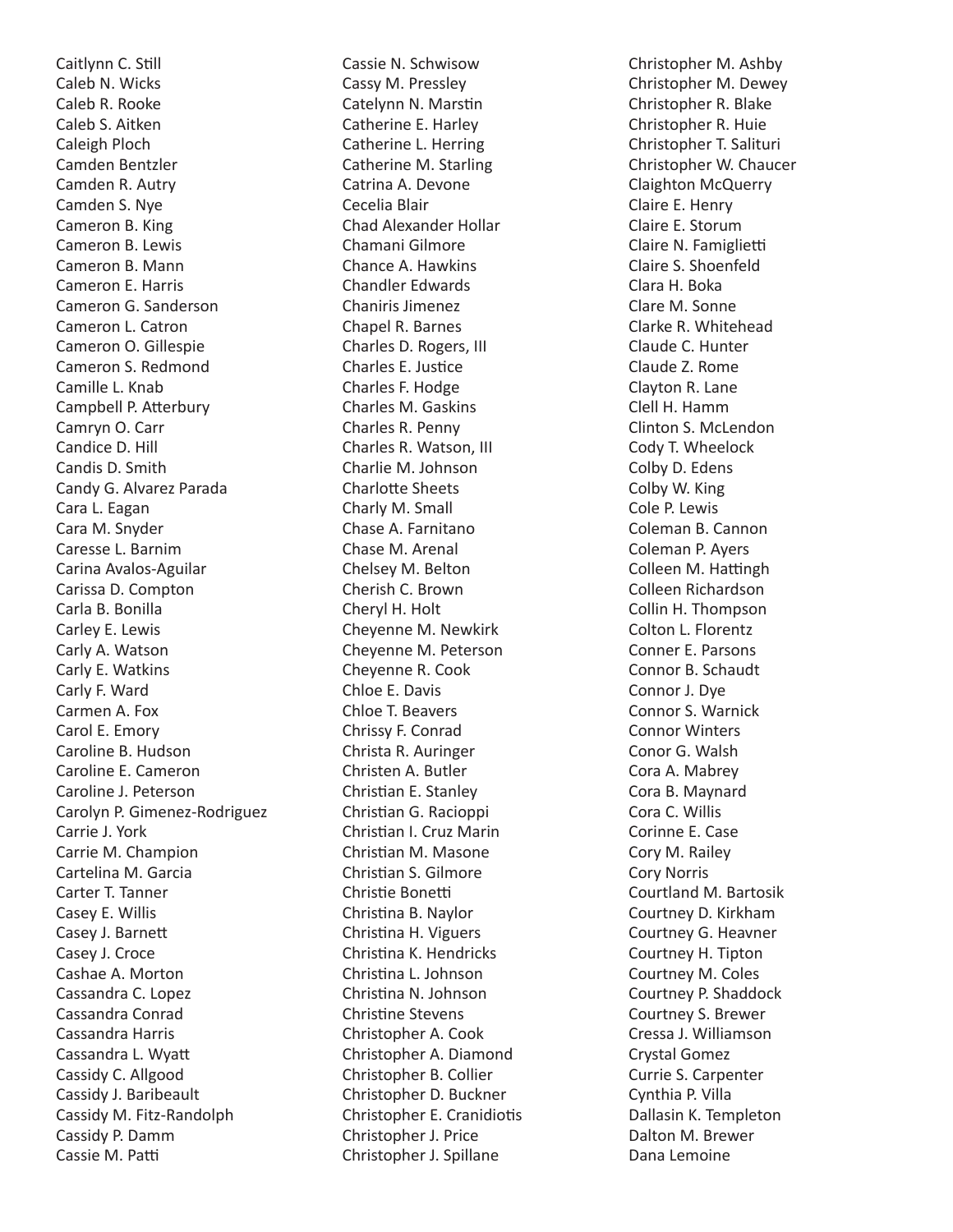Daniel Arey Daniel C. Matthews Daniel Hernandez-Sosa Daniel Lozano Daniel P. Fox Daniel P. Squires Daniel S. Moore Danielle M. Keeton Danielle N. Huelsman Danielle N. Severs Danielle P. Swart Danielle Schaller Daphne C. Rodezno Darian M. Church Dario Santiago Lopez Darlene Y. Smith David B. Jones David C. Everson David C. Miller David Claros Pereira David D. Medlin David G. Canning David Gresham David J. Henderson David J. Priddy David M. Eggleston David P. Laurie David P. Li Davis M. Peeler Davis P. Cleveland Dawnanna N. Squires Dayna R. Witt Deana I. Ayala Debora M. Beverage Deborah Alvarez Deborah K. Reece Delainie N. Capobianco Delaney C. McCrary Delaney E. Meek Delia K. Ward Demetrius A. Kundert Denae Wilcox Denislav K. Kasaivanov De'sheryl V. Hill Desiree A. Rozell Destiny N. Irvin Devetta S. Gurganious Devin C. Glancy Devin W. Jackson Deysi G. Manzano-Mexicano Diana Sheridan Dianne L. Silas Diego A. Gonzalez Caquias Dillon R. Smalley Dominic J. Bertone

Dominic T. Clinch Donald E. Yow Donita Daley Donovan S. Davis Donte S. Moss Douglas A. Nickerson Dulce E. Lopez Dustin J. Thompson Dustin T. Baker Dustin T. Robinson Dyami J. Williams Dylan B. Wishart Dylan C. Johnson Dylan C. Kaeser Dylan R. Williams Dylan Whaley Edward P. Wehinger Edward T. O'Brien Edward V. Carlton Eishiah K. Fennell Elaine L. Rahiminejad Elena J. Grimaldi Elena S. Collazo Eli M. Fannin Eliany I. Figueroa Elie C. Feldman Elijah Bogue Elisabeth G. Barham Elise M. Knox Elissa M. Hall Elizabeth A. Golden Elizabeth A. Jordan Elizabeth A. Pridgen Elizabeth A. Shafer Elizabeth B. Sawyer Elizabeth G. Fox Elizabeth Greco Elizabeth I. Fonvielle Elizabeth L. Sniffen Elizabeth N. Vollmin Elizabeth R. Black Elizabeth S. Kriegler Ella B. Jordan Ella Hourigan Ella T. Rogers Ellie G. Hannum Ellie N. Peterson Ellie T. Kohl Elliott D. Tueller Elvis Perez Elyssia Calvillo Emanuel E. Rodriguez Emerson J. Holibaugh Emilee Arndt Emilee D. Grant

Emilia D. Cordon Emilia Lopez-Lopez Emilie L. Richardson Emilie R. Rudisill Emily A. Long Emily B. Fisher Emily Ball Emily C. Horrell Emily E. Batson Emily F. Dill Emily I. Lawrence Emily K. Lancaster Emily L. Mayer Emily M. Garner Emily M. Holt Emily M. Satterfield Emily N. Blair Emily N. Cook Emily N. Garner Emily R. Holbrook Emily Ramsland Emma C. Coleman Emma Claire Lisk Emma G. Lewis Emma L. Nelson Emma M. Pacheco Emma Rosenstein Emma S. Bowman Emmie Grace Stanley Eric Huynh Erica Davies Erica G. Skipper Erica Gomez Murrieta Erica R. Betts Erik F. Sample Erin E. Telfer Erin L. Burney Ernest T. Brittain Eryn M. Jefferson Erzsebet G. Kardos Estrella B. Naumuk-Segovia Estrella B. Shotwell Ethan A. Riddle Ethan C. Couch Ethan C. Hall Ethan C. Pouleris Ethan E. Waller Ethan Lowe Ethan M. Pardo Ethan Starzynski Eugenio Matus Navarrete Evan I. Longley Evan M. Arthur Evan M. Samuel Evan P. Kite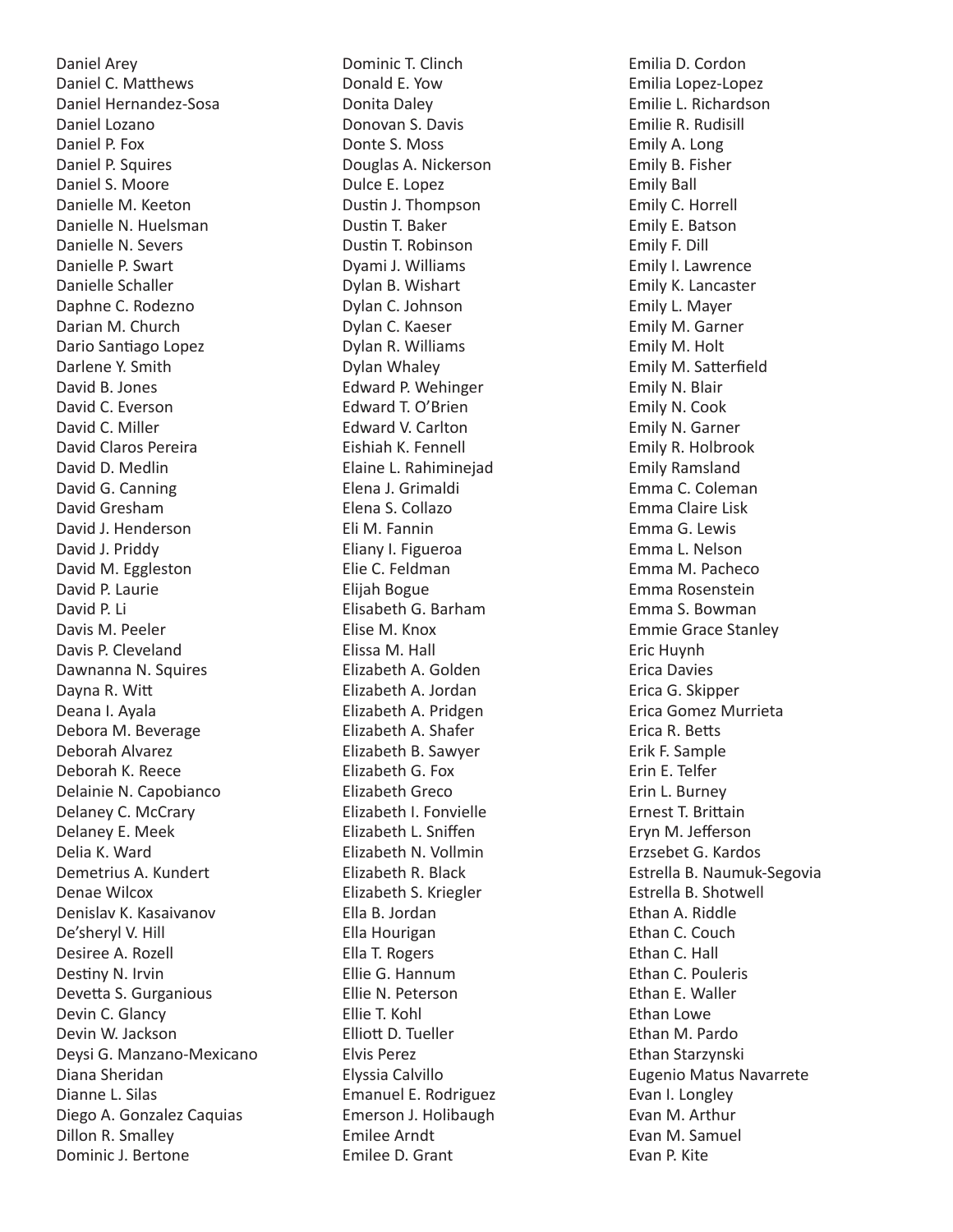Evan R. Gadow Evanne M. Mercer Evgenia Starostina Fabiola J. Funez Faith Dunbar Faith E. Farmer Faith R. Farrington Fallon M. Demonte Felipe D. Torres Finn Kautz Fletcher K. Grimes Frances C. Fowler Frances M. Rivenbark Frank T. White Franklin J. Finney Freya J. Dahlgren Gabby W Garner Gabriel C. Johnson Gabriel M. Schaller Gabriel Rigby Gabriela Cruz Gabriela Perez Ramirez Gabriella M. D'Elia Gabriella R. Pirozzi Gabrielle C. Sadler Gabrielle F. Pierce Gardner D. Fawcett Garret B. Walker Garrett L. Ellers Gary D. Huffman Gavin B. Sampson Gavin T. McFadyen Gavin W. Lusk Genevieve G. Jones George A. Herring George T. League Georgia A. Mead Georgia B. Suddath Gerrie N. Beatty Gillian R. Courtney Gina M. Shields Giorgiana Franzese Giovanni Pagan Grace Carroll Grace E. Anderson Gracelyn M. Hesse Gracen L. Smith Graci M. Braden Gracie R. Blackburn Gracyn F. Dwyer Grayson F. Wilson Grayson G. Grant Grayson J. Frazee Grayson M. Irwin Grecia A. Fuentes Aguirre

Gregory L. Anderson Gregory L. Joyner Greyson Pope Griffin P. Sandstrum Griffith M. Waren Guadalupe Stoudenmire Gualberto Martinez Gustavo D. Ferreira Hadley O. Todd Hailee Meeker Hailee R. Andrews Hailey I. Irving Hailey M. Buete Haleigh D. Starling Haleigh J. McKeithan Haleigh M. Pollard Haleigh P. Weaver Haley C. White Haley L. Moroz Haley M. Hanks Haley N. Faircloth Hanna K. Topping Hannah B. Oneal Hannah C. Bonnell Hannah C. Lopresto Hannah C. Trombley Hannah G. Stafford Hannah Howard Hannah K. Higley Hannah M. Diehl-Mizrahi Hannah N. Miller Hannah O. Carroll Hannah P. Keller Hannah P. Reisinger Hannah S. Finch Harper C. White Harrison L. Villareal Harrison W. Powell Harsen P. Leyrer Hayden N. Williams Hayley Long Heather L. Miller Heather M. Frehim Heather N. Brown Heather R. Caveny Heidi L. Stauffer McDonald Heidi M. Jorgensen Heidi N. Allen Helen M. Hill Henry M. Smith Henry R. Romero Henry S. Vakos Holden T. Rivenbark Holland A. Lutz Holly R. Cook

Holly Woodcock Hope Cox Hope E. Brock Hope M. Acosta Hope R. Kuperus Hunter K. Coats Hunter L. Bloom Hyejung Hwang Ian T. Adcock Ina K. Solovjovas Irene S. Michalakis Irissa M. Korwatch Isaac E. Talbert Isabel A. De Andrade Isabela M. Henderson Isabela R. Castaneda Isabella E. Zerpa Isabella J. Garrison Isabella J. Grinley Isabella M. Pfeiffer Isabella N. Britt Isabella Romano Isabelle G. Nance Isaiah D. Norton Isaiah N. Smith Ivy M. Floyd Izabella B. Adams Izabella G. Sorace Ja Vonda Hall-Rhodes Jack A. Doerrmann Jack Estep Jack L. Smith Jack T. Stevens Jackson C. Winn Jackson W. Sullivan Jaclyn M. Jordan Jacob A. Apple Jacob A. Gaskins Jacob A. Moyers Jacob A. Petti Jacob B. Coulter Jacob C. Bauer Jacob C. Miles Jacob K. Ingle Jacob L. Spooner Jacob M. McKinney Jacob R. Bolin Jacob S. Foster Jacob T. Ramsey Jacob W. Rivenbark Jacqueline B. Montague Jacqueline Calle Jada K. Schaus Jade M. Nobles Jaden C. Esquivel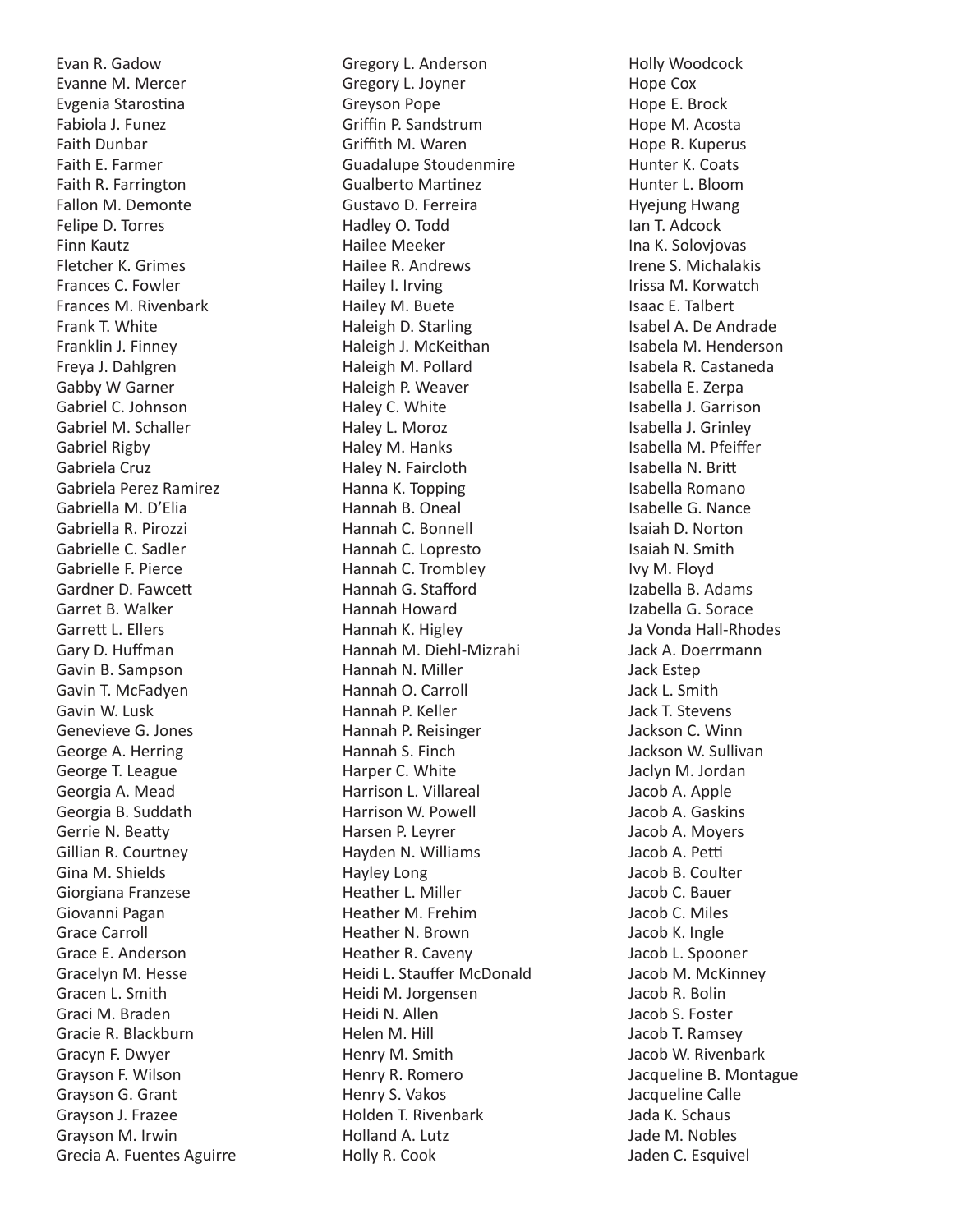Jaden F. Mondragon Jaime B. Bigham Jaime L. Williams Jaime M. Knox Jake C. Reiser Jake R. McMillen Jakub Schicker Jamaica Renick James A. Clyburn James B. Morton James Callaway James E. Johnson James F. Murray James G. Cain James K. Cosper James M. Copp James M. Davis James M. Jeffries James M. Sublett, II James R. Winn James U. Poston Jami Price Jamie A. Naylor Jamie B. Hardy Jamie Craner Jamie M. Gustafson Jamison Hart Jana M. Jones Janet P. Moran Janine Patora Jaquan M. Ford Jared T. Mellott Jarrett P. Radley Jasamine E. Lee Jasmin Goei Jasmine R. Keenan Jasmine T. Martinez Jason A. Dowless Jason Meyerl Jason R. Brant Jason S. Kim Jason T. Piterniak Jason W. Durgala Jason W. Lamberton Jason Wood Jasper A. Stafford Jaton M. Nixon Javier L. Ramirez Jayden M. Worriax Jaylen B. Conway Jaylene R. Russell Jayna L. McCotter Jay-R Canales Jean P. Felix Jeffrey D. Sealy

Jeffrey P. Walker Jeffrey W. Fox Jenna A. Sofield Jenna G. Dunsmore Jenna M. Herbert Jenna M. Hunter Jenna M. Kyff Jenna M. Streit Jenna R. Zavattieri Jenna T. Douglas Jennifer Ayala Lopez Jennifer Champagne Jennifer E. Rudisill Jennifer L. Jones Jennifer L. Laun Jennifer M. Bishop Jennifer R. Kelly Jennifer T. Scherer Jenny Huynh Jenny Y. Garcia Gonzalez Jensen R. Gandy Jeremy J. Isidro Jeremy L. Pearson Jerrad I. Cornish Jesse M. Madole Jesse W. Brandt Jesseca M. Randall Jessica A. Carroll Jessica A. Starkey Jessica B. Vining Jessica C. Suprenant Jessica E. Kalafian Jessica G. Lee Jessica K. Nichols-Vernon Jessica L. Bradley Jessica L. Gebhardt Jessica L. Mendiola Jessica M. Barkley Jessica M. Grizzell Jessica M. Novak Jessica M. Stclair Jessica Phillips Jessica R. Lea Jessica R. Swanson Jessie E. Lopez Jessika Howell Jessyca L. Barker Jewel A. Dockrey Jewel P. Floyd Jillian E. Smith Jillian R. Pond Jillian R. Smerekanicz Jimmy Lopez Sanjuan Joanna R. Marshburn Jocelyn E. McClung

Jocelyn N. Libonati Joelle E. Buck John Boswell John C. Gideon John G. Hamilton John I. Riddle John L. Jernigan John M. Bechard John M. Darling John P. Holden John R. Baxley John R. McKinney John T. Zakariassen Johnathon P. Carlson Johnny L. McArthur Johnny M. Brown, Jr. Jolie S. Hessenflow Jon L. Horne Jonah Warren Jonathan D. Lutz Jonathon R. Graves Jordan A. Pope Jordan F. Juanes Jordan J. Savarese Jordan K. Dixon Jordan L. Farry Jordan L. Hale Jordan R. Thompson Jordin A. Phillips Jordyn K. Reuter Joseline M. Moya Joseph A. Churchill Joseph C. Stark Joseph C. Williams Joseph G. Crowder Joseph H. Reed Joseph P. Murray Joseph S. Polinski Joseph W. Batton Joshua A. Addis Joshua A. Powell Joshua C. Turnage Joshua Greco Joshua H. Mewborn Joshua T. Spillers Joshua V. Bryant Joshua Wright Josie C. Martin Josselin Barrera Josue Andino Judith I. Ganci Julia Borotto Julia F. Davis Julia G. Staton Julia H. Sullivan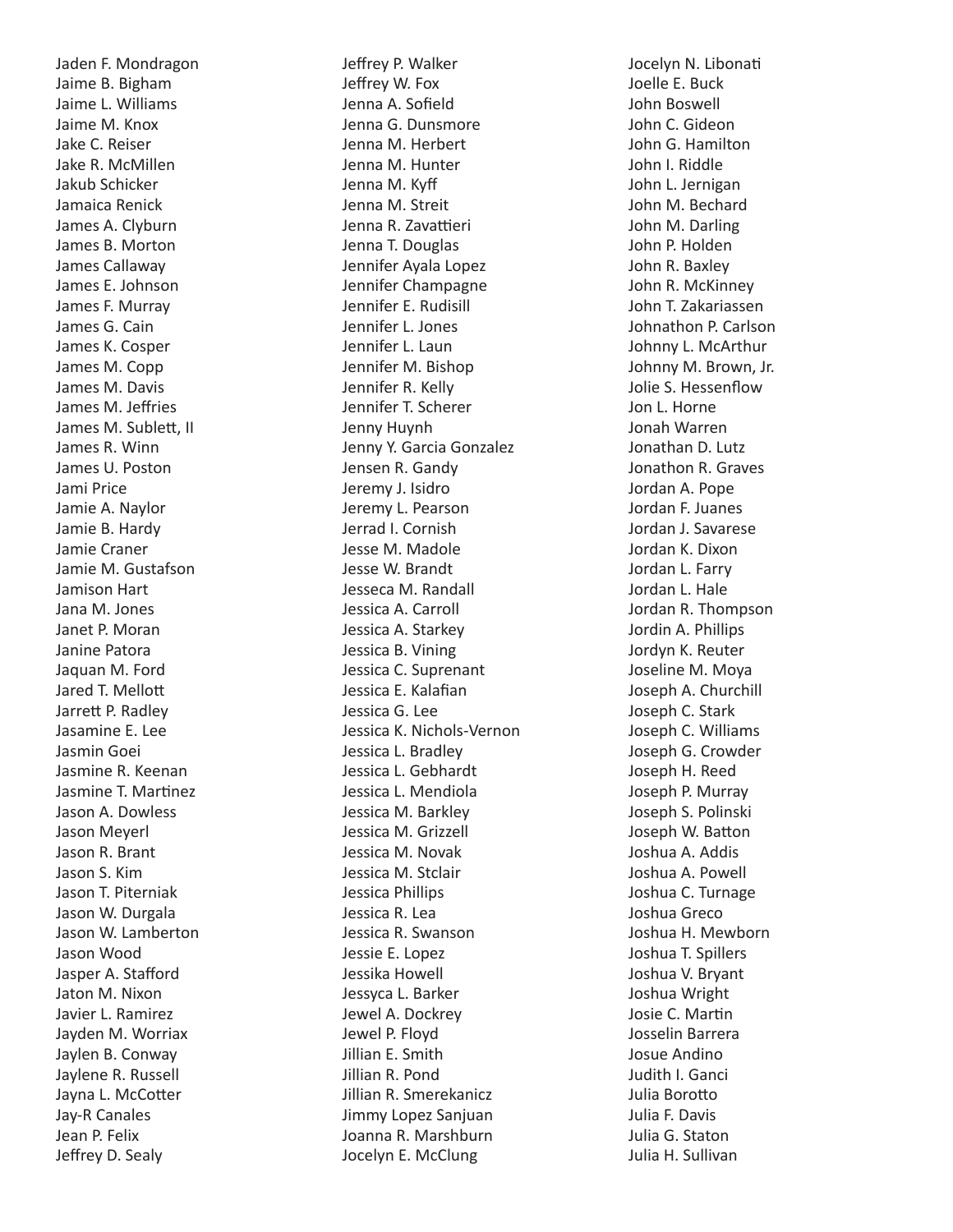Julian G. Kozloff Julian Mendez Julie M. McGowan Juliette H. Rabins Julliane E. De Souza Juna M. Myott Justice T. Camden Justin D. Gahrmann Justin F. Wright Justin M. Barks Justin Muller Justin T. Farkas Justin T. Ward Kace J. Getsinger Kaden T. Kelly Kai C. Brodus Kaidan Czesak Kailee N. Dodd Kaitlin B. Plienis Kaitlyn A. Trivette Kaitlyn E. Dail Kaitlyn N. Hallman Kaitlyn N. Marshall Kaleigh E. O'Dell Kamran Pigford Kara I. Dickson Karen N. Andrews Karlee F. Rottweiler Karlee Jorgenson Karleigh E. Kolander Karmen M. Sills Karsyn A. Eichelberger Kasey C. Cummings Kassidy R. Fowler Kassy L. Harker Kate C. Castillo Kate I. Silver Kate N. Supplee Katelyn A. Jacobs Katelyn B. Stephens Katelyn M. Marshall Katelyn R. Cozza Katelyn R. Green Katelyn R. Spell Katelynn N. Teller Katherine A. McGirt Katherine J. Jefferson Katherine J. King Katherine N. Martin Katherine Woodrum Kathryn D. Cox Kathryn G. Highsmith Kathryn M. Denning Kathryn P. Cruse Kathryn R. Burgess

Katlyn P. Dudley Katrina M. Toney Kaye Wyman Kayla A. Brown Kayla B. Cox Kayla E. Steinman Kayla F. Erwin Kayla M. Doxtad Kayla Reney Kayla S. Reynolds Kaylee M. Richardson Kaylee McGee Kaylee R. Jernigan Kayleigh Shreffler Kaylin R. Resto Kaylyn J. Fraser Kedan W. Whitt Keeara D. Jones Keelah Arnold Keeley-Shea E. Britt Keelia D. Chilberg Kelli C. Carter Kellie Giles Kelly H. Carsten Kelly M. Joyce Kelly S. Stebbins Kelsey Brown Kelsey L. Creech Kelsey M. Eagle Kelsey M. Elliott Kelsie N. Rothwell Kenan N. Stewart Kendale J. Branham Kendall C. Tart Kendall M. Wyatt Kendall R. Bush Kendel J. Bailey Kenneth C. Parrott Kenneth J. Morris Keri A. Kelderman Kerry A. Copeland Kevin A. Byrd Kevin J. Arnold Kevin Joyce Kevin Maldonado Kevin P. O'Hara Kevin S. Dunphy Keymorria D. Bryant Kian Nguyen Kiana R. Robinson Kiara K. Tifft Kieran Schwartz Kim M. Rode Kimberly A. Karpinski Kimberly Carani-Hand Kimberly R. Boyd Kimberly W. Morgan Kirsten E. Jensen Kirsten J. Lincourt Kiyah N. Dietz Klaudia E. Milligan Krista R. Bryant Kristen Downs Kristen T. Wilkerson Kristina Igo Kristyn E. Gainey Krystal M. Klutz Kyle J. Reighard Kyle J. Winn Kyle W. Gushman Kyleigh N. White Kyler Schoonmaker Kyna E. Orr Kyra S. Stariknok Kyrese L. Boyce Kyrstin N. Burnette La Toya D. Carter La'darius R. Costin Lahana E. Blake-Tucker Lamya N. Odeh Landin G. Brock Landon R. Batts Lane A. Roe Lane A. Spetrino Lanie N. Barnhill Larry L. Redenbaugh, III Larry O. Clare Latashia J. Madsen Latoya K. Dean Laura A. Libal Laura E. Robinson Laura G. Donnelly Laura M. Morris Laura McGann Laura N. Hayes Lauren A. Adams Lauren A. Baker Lauren A. Cosby Lauren A. Hanc Lauren E. Kelly Lauren E. Labelle Lauren E. Overman Lauren E. Williams Lauren Gammons Lauren L. Wortman Lauren M. Boyd Lauren M. Mazzola Lauren N. Damelio Sabotta Lauren P. Dowd Lauren R. Schulz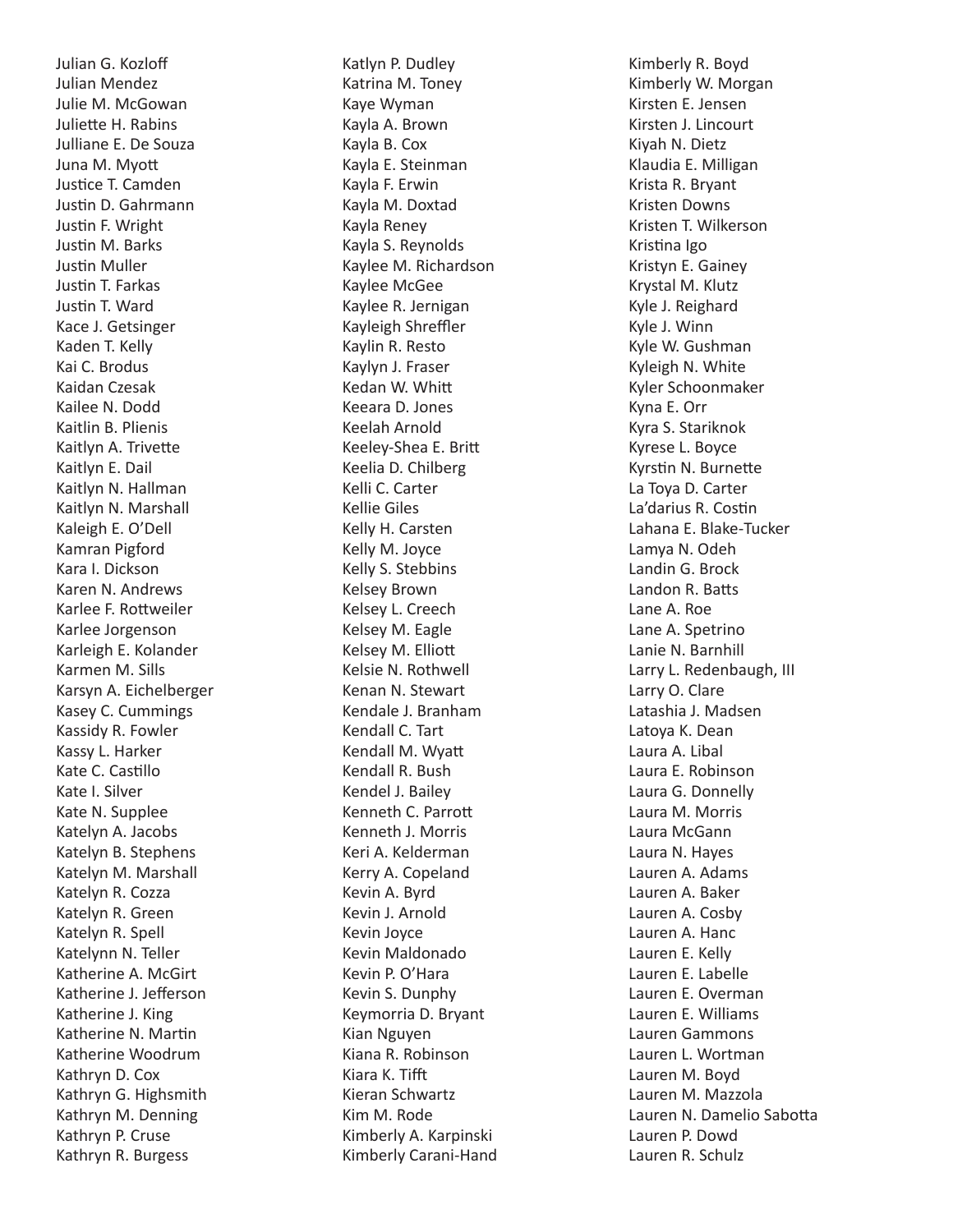Lauren S. Seale Laurence J. Thompson Laurie-Anne Bazinet Layna M. Cannon Le Tien Si Trang Leah A. Harris Leah B. Brown Leah E. Clem Leah K. Christie Leeann S. Green Leidy B. Ramirez-Chavez Lena D. Ward Leonard D. Quick Leslie A. Smith Leslie Montalban Petatan Lessa M. Raynor Liam J. Laws Liam P. O'Connell Lien L. Lancaster Lillian C. Hewitt Lily C. Womble Lily Hilliard Lily M. Applewhite Lindsay A. Hayes Lindsay M. Sanderson Lindsay R. Leggett-Stone Lindsey A. Fulcher Lindsey Kline Lindsey M. Frizzell Lindsey P. Knight Lindsey S. King Lingudhar Zorrilla Linnane R. Shelton Linsay T. Edwards Lisa M. Wisner Lizbeth S. Sanchez Lizbeth Sanchez Lizzeth Caamal Lleymi Coronel Martinez Logan A. Blanton Logan A. Mebane Logan G. Phillips Logan H. Brown Logan M. Whichard Logan Pitz Loi T. Le Loren M. Breedlove Lori A. Heflin Lori J. Randall Lubov Gerasimov Lucia E. Dentz Blum Luisa C. Granados Luke A. Smith Luke B. Regehr Luke B. Vassar

Luke S. Mueller Lula P. Ormsby Lurizah Sackett Lydia G. Walters Lydia K. Brown Lyndsay M. Oliver Lyudmila S. Alig MacAiah S. Robertson MacKenzie Cunningham MacKenzie D. Thomas MacKenzie E. Hill MacKenzie G. Gregory Madeline B. Scheliga Madeline J. Hess Madeline M. Dawes Madeline M. Gregory Madeline P. Hillenbrand Madeline R. Gibson Madeline R. Russell Madelyn E. Monahan Madelyn F. Ward Madelyn R. Dye Madison A. Gregory Madison B. Cleveland Madison Clark Madison E. Jackson Madison G. Haley Madison G. Maranda Madison H. Garriss Madison J. Bryant Madison J. Crawford Madison K. Leber Madison K. Struckman Madison L. Hayes Madison L. McClellan Madison Leary Madison N. Fussell Madison N. Hardy Madison N. Teachey Madison P. Petersen Madison R. Johnson Madison R. Moore Madison S. Ziegenfuss Madison Schiffman Madison T. Barley Madison T. Plesser Magen T. Naef Maggie E. Martin Maggie K. Hall Makaela M. Weathers Makayla C. Layne Makayla C. Morgan Makayla J. Obremski Makayla Quinn Makaylin K. Rosa

Makenzie B. Durham Makenzie D. Weathers Malayasia T. Wells Marco A. Perez Marco A. Peschiera Marcus A. Grier Margaret A. Jennings Margaret Beasley Margaret C. Neale Margaret C. Sayers Margaret J. Allen Margaret K. Fretwell Mari A. Price Maria E. Patino Sanchez Maria F. Congema Maria I. Bautista Maria I. Smith Maria Katris Maria N. Fritzler Maria R. McKnight Maria Speaks Mariah R. Barnes Mariah S. Steiger Marianna V. Staks Marica N. Winchip Marie A. Hazelwood Marie L. Schmid Marina J. Garcia Mario C. Ramalho Marisa C. Cowperthwaite Marisa Y. Schechter Marisol Gasca Marissa A. Williams Marissa E. Baisi Mark A. Radcliff Mark Albert A. Mormando, JR Martha I. Reeves Mary A. Matthews Mary Creech Mary E. Konrady Mary E. Nesbitt Mary E. Stokes Mary H. Johnson Mary J. Mason Mary Kapustka Mary M. Weaver Mary V. Vogelsong Mary-Elizabeth Blythe Mary-Katherine Dunn Mason K. Korff Mason W. Robbins Matteo J. Meehan Matthew A. Kaeser Matthew B. Miller Matthew B. Stinson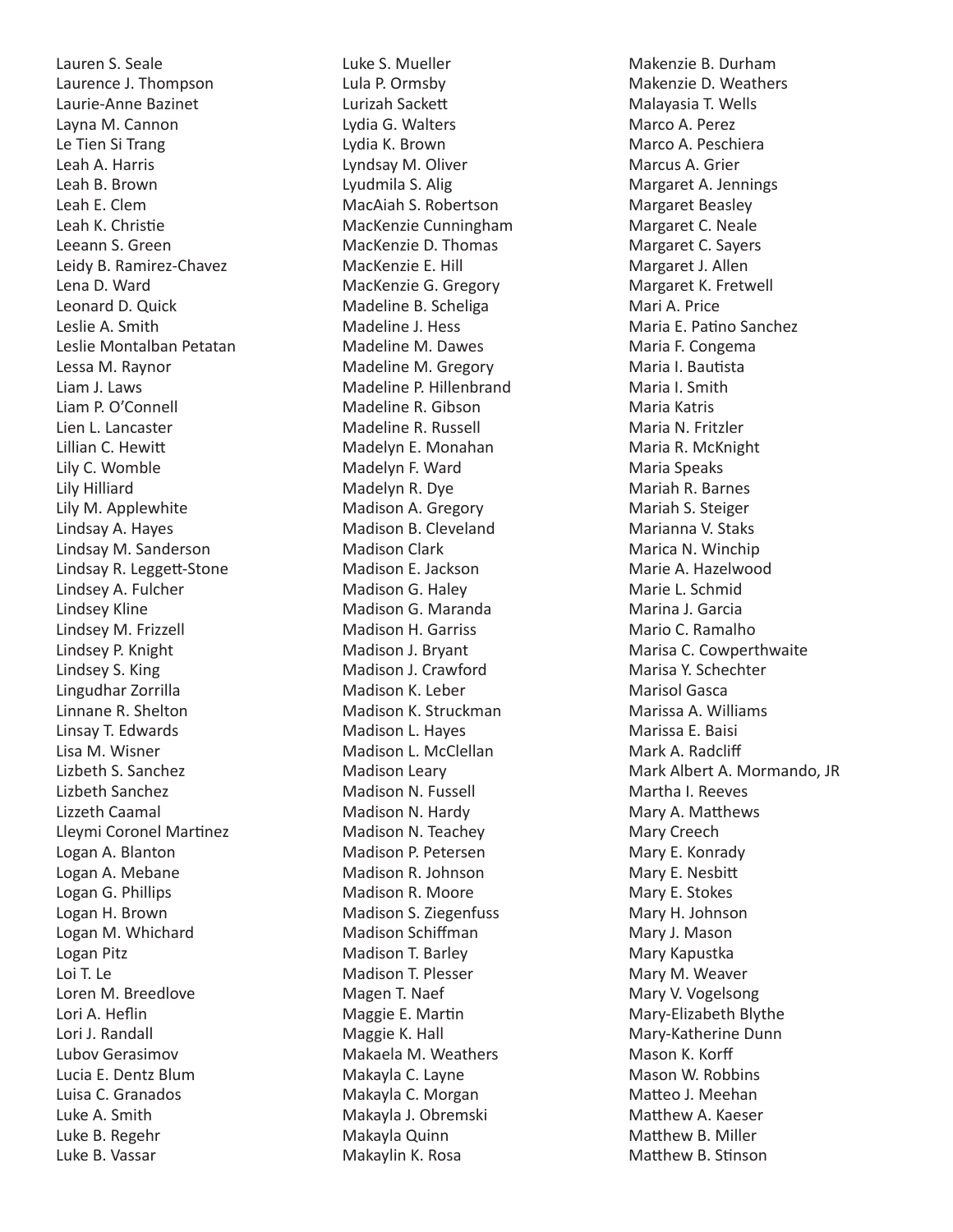Matthew C. Espino Matthew J. Capobianco Matthew J. Ticcino Matthew L. Campbell Matthew R. Bowers Matthew W. McCauley Mattison Stephenson Max H. Bergman Maximiliano E. Rodriguez Maxwell D. Tarrant Mayes W. Peterson McKayla A. Howell McKenzie A. Terry McKenzie Britt McKenzie L. Page Meagen M. Wooten Megan A. Kapparos Megan L. Ingram Megan N. Holbrook Megan P. Ennis Megan Reda Meghan C. Cleary Meghan Cole Melanie L. Fuller Melia J. Adams Melinda A. Rikard Melissa A. Dickerson Melissa A. Linthicum Melissa A. Scott Melissa A. Williams Melissa E. James Melissa E. Smith Melissa J. Costen Melissa L. Dinh Melissa M. Benitez-Silva Melissa M. Wilson Mercedes Eason Meredith E. Gallagher Meredith K. Blanton Mia A. Escalera Mia A. Scott Miabella V. Wehri Micah E. Griffin Micala M. Bennett Michael A. Benton-Sanchez Michael A. Montes Michael A. Tuskey Michael Baxter Michael Buskill Michael C. Biggs Michael E. Lambert Michael G. McCartney Michael I. Meier Michael I. Taylor Michael Ingerman

Michael J. Arrigo Michael J. Brannin Michael J. Erickson Michael K. Wilson Michael N. Lee Michael P. Moss Michelle A. Mormando Michelle A. Noel Michelle B. Padgett Michelle L. Keck Michelle M. Jacobs Michelle N. Leinhauser-Edwards Miguel A. Villasenor Mikayla A. Lamb Mikayla A. Marshall Mikayla L. Opperman Mikenzie A. Wallace Miranda L. Harris Miranda S. Spell Mirelly G. Funez Miriam C. Jones Miriam Spencer Mitchell C. Summers Molly E. Hamilton Molly J. Woodman Montana D. York Moonay Chri Morgan A. Vogt Morgan E. Mitchell Morgan E. Wilkie Morgan F. Shronk Morgan Gravila Morgan L. King Morgan N. Marguccio Moriah E. Baucom Muriel D. Kimbrough Nadia Meza Nakiya L. Ballard Nancy G. Martin Naomi B. Larowe Naomi E. Nason Natalie C. Horner Natalie Gonzalez Natalie K. Mazour Natalie M. Potter Natalyn B. Waldrup Nathan Nathan J. Conrad Nathan J. Price Nathanial Fabian Nathaniel O. Trout Nathaniel P. Denoncourt Nelson MacRae Nia I. Bowen Nic B. Spetrino

Nicholas G. McGowen Nicholas J. Brunsink Nicholas J. Perry Nicholas K. Wilkinson Nicholas Otelsberg Nicholas P. Mellis Nicholas R. Black Nicholas R. Satterfield Nichole A. Saine Nick T. Vandall Nicola A. Sharp Nicole M. Gabbert Nicole M. Reese Nicole R. Castoro Nicole R. Kronengold Nicole S. Godoy-Diaz Nigel A. Ehinger Nikita L. Wilson Nikkena L. Blanding Noah L. Holland Noah W. Connor Noel H. Gagliardi Noel Ruiz-Santiago Noelia A. Lopez Alvarado Noelle C. Watson Noemi Meza Pantoja Nolan Clark Nuri M. Muhammad Olena V. Grundman Olivia A. Granquist Olivia C. Ferguson Olivia C. Greene Olivia Causey Olivia E. Mitchell Olivia F. Kennedy Olivia G. Britt Olivia H. Nance Olivia H. Swivel Olivia K. Winchell Olivia N. Jeter Olivia N. Lane Orion A. Swank Oulaya K. Hayez Owen Q. Caudill Owen Surett Paige E. Kelmer Paige E. Svab Paige Hering Paige N. Johns Pamela Leigh E. Avila Pamela M. Garrett Pamela V. Maldonado Parker J. Spencer Patric Williams Patricia M. Jeffcoat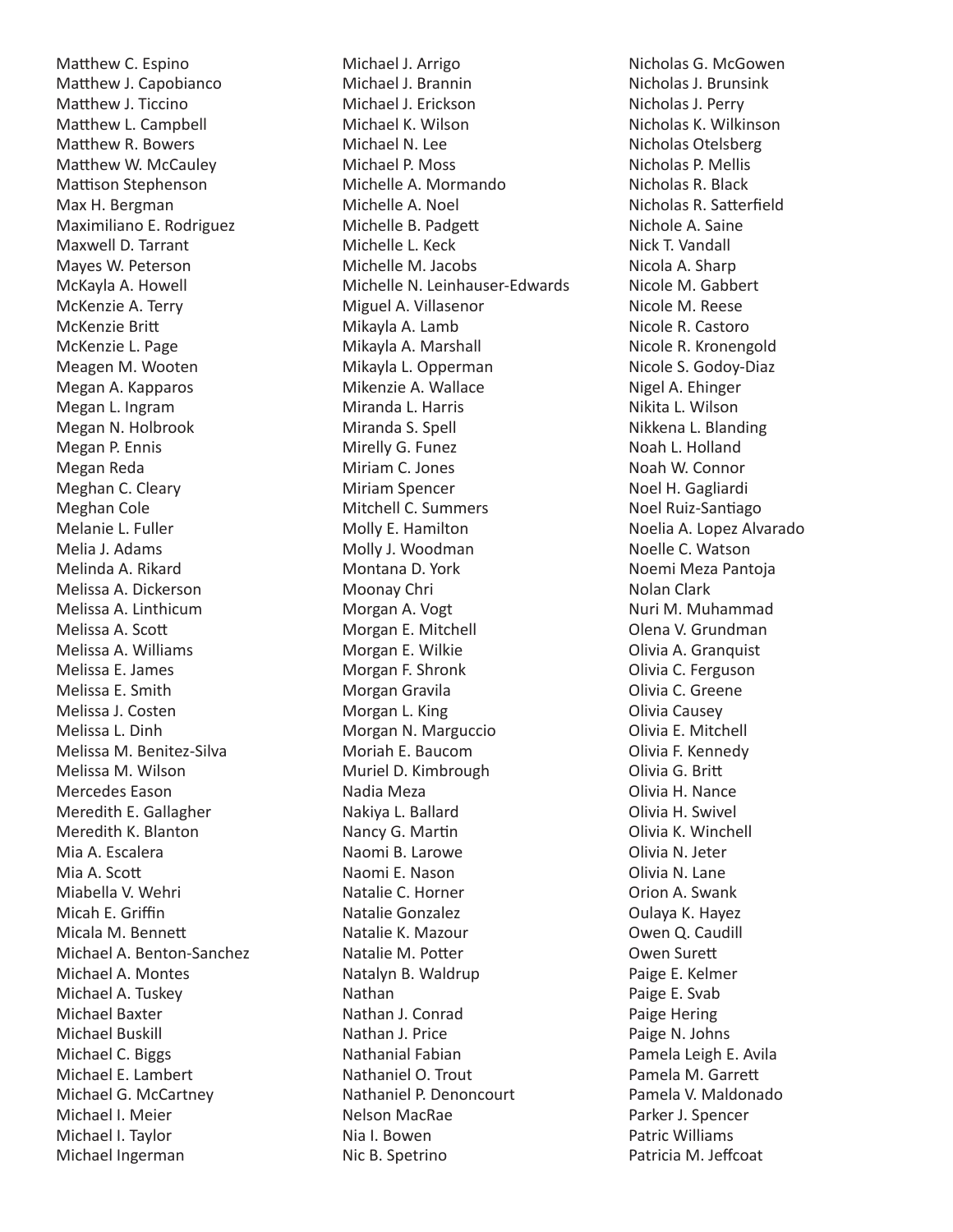Patrick L. Murray Patrick R. Murray Patrick S. Melvin Paul A. Pindt Paul M. Homick Paul S. Sirilla Paula A. Brown Payton D. Price Payton L. Moore Peyton T. Milks Phillip K. Batton, Jr. Portia K. Thomas Preston A. Cornette Raazhji T. Swint Rachael E. Trifoli Rachel A. Briggs Rachel A. Elicson Rachel A. Groves Rachel A. Smith Rachel C. Robinson Rachel D. Hyatt Rachel E. Thomas Rachel Hunt Rachel I. Smolinske Rachel N. Muir Rachel S. Kramer Rachelea E. Coll Raegan R. McGowan Rafaela Muniz Randi Martinez Randy L. Adalin Raquel R. Royal Rashawna D. Harvey Rashuna D. Pridgen Ray Correa Raymond T. Robinson Raymond T. Shaver Reagan Russ Reagan T. Creasy Rebecca A. Gaze Rebecca Corbin Rebecca E. Candelario Rebecca Estevan Rebecca G. Odom Rebecca J. McArthur Rebecca M. Sixby Rebecca N. Goyne Rebecca N. Muller Rebecca Rezendes Rebekka C. Huffman Reese L. Thompson Regan E. Stewart Regan N. Gerow Regan T. Johnson Regina T. Winston

Remy G. Garay Reyna Ramirez-Diaz Ricardo Lara Richard J. Hadden Richard J. Pino Rickie A. Ray Ricky A. Roberts Riley R. Campbell Riley T. Gnadt Rini D. Hermawan River Aguilar Robert A. Murray Robert B. Sasser Robert D. Brunson Robert E. Martinez Robert Helmus Robert J. Gripshover, Jr. Robert J. Gritzer Robert J. Mattox Robert L. Berkowitz Robert M. Clark Robert Power Robert T. Gunter Robert T. Marsh Robert W. Chase Rodolfo S. Zagal Roger J. Stratman Romello A. Robinson Ronald A. Moore Rosa E. Godwin Roxanne Aikey Russell A. Daggett Ryan C. Landon Ryan C. Perry Ryan J. Starkey Ryan L. Duckworth Ryan M. Brown Ryan M. Wahrenberger Ryan M. Weiss Ryan N. Clark Ryan P. Johnston Ryan P. Legere Ryann Y. Parker Rylan Baran Rylan G. Penley Sabrina A. Ortiz Sabrina M. Jarman Sadie R. Boyle Salah M. Elhachimi Samantha A. Combs Samantha A. Slezak Samantha Bernstein Samantha F. Brinson Samantha J. Lewis Samantha J. Schirtzinger Samantha Joy Paule Samantha K. Wells Samantha L. Castagnino Samantha M. Sage Samantha R. Watts Samantha Reed Samaria D. Dent Samuel B. Nelson Samuel Church Samuel D. Fox Samuel K. Harris Samuel L. Beasley Samuel Stowe Samuel Z. Andersen Sandra R. Leitter Sanya A. Morrison Sara A. Brock Sara A. Linker Sara A. Raisner Sara C. Dalton Sara E. Ezzell Sara M. Keith Sarah C. Jackson Sarah C. Pellegrino Sarah D. Caine Sarah D. Debruhl Sarah E. Burdette Sarah E. Chandler Sarah E. Close Sarah E. Dunn Sarah E. Henry Sarah E. Sykes Sarah Familette Sarah J. Hwang Sarah J. Kelly Sarah J. Kuenstler Sarah J. Lakota Sarah J. Lefler Sarah K. Ferretti Sarah L. Saadeh Sarah M. Tulloch Sarah Shinn Sarah V. Barnhill Saul A. Medina Savanna L. Stone Savannah C. Finley Savannah L. Green Savannah M. Chambers Savannah P. Edwards Savannah R. Brunson Savannah S. Wells Sawta Blu Scott A. Blackmon Scott T. Swinson Sean B. Butler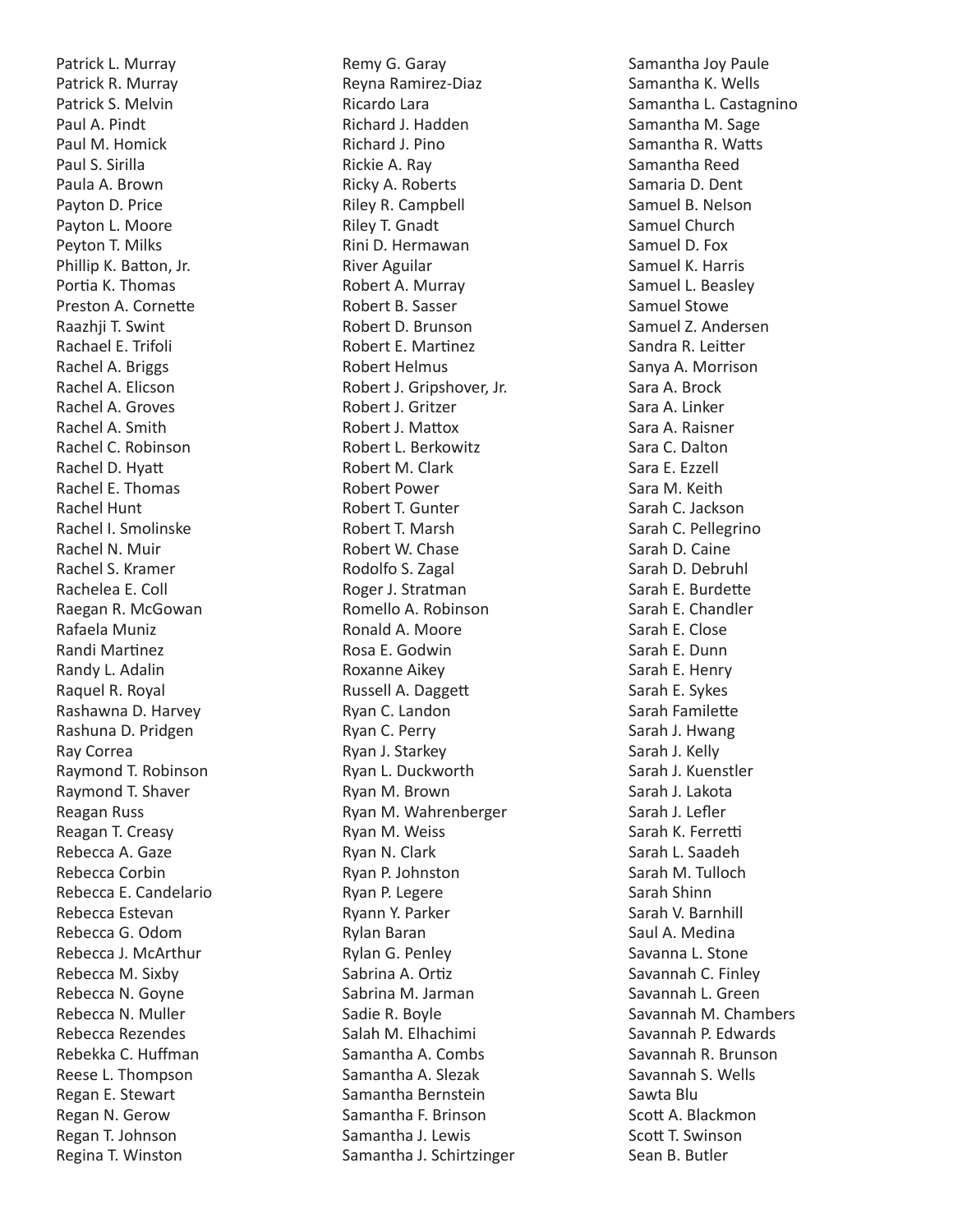Sean Davis Sean S. Giggey Sean S. Lapiana Sebastian R. Zucker Selena M. Linn Serenity K. Shaw Serenna M. Eason Sertina Moye Seth A. Black Seth E. Savage Seth T. O'Neal Shae A. Candler Shanasa R. Scott Shane V. Dolphin Shania Eckhardt Shania N. Delgado Shanille D. Johnson Shannon E. Miller Shannon L. Boling Shannon M. Knapp Shannon N. Winkler Shariah M. Miller Sharyn A. Sollberger-Murphy Shaun M. Mc Kinley Shawna F. Wilson-Freeman Shawnette Bullock Shaylene Hennigan Shayna M. McIntyre Shayna N. Lee Shea A. Seufert Sheena Mariz O. Alberto Shelby A. Axelson Shelby A. Maycock Shelby R. Lybrand Shelby R. Towne Shenita Y. Waddell-Daniels Sherise M. Brissett Sherry J. Polera Sherry L. Brink Sherry L. King Shiloh R. Autry Shinea C. Koon Shykeri Edmondson Sidion T. Nixon Sidney M. Fullwood Sierra A. Alfonso Sierra A. Simon Sierra C. Cardi Sigler N. Galvez Simon R. Howell Simone C. Whitmore Skylar Bickel Skylar Hoppel Skyler E. Curran Sofia C. Collins

Sofia D. Dipaolo Somer R. Milliken Sophia C. Southerland Sophia M Kosterman Stacey A. Hart Stacey J. Bridges Stacy E. Morton Stephanie A. Perez Santiago Stephanie Buskill Stephanie J. Clark Stephanie J. Coffel Stephanie L. Salaiz Stephanie M. Zaleta Stephanie P. Simmons Stephanie Quintanilla Stephanie R. Morgan Stephanie Taylor Stephen A. Erb Stephen J. Comer Stephen L. Amigo Stephen W. Taylor Su-Min Kreitner Sydney A. Bazen Sydney A. Parker Sydney Davis Sydney E. Davenport Sydney G. Hartgrove Sydney H. Watkins Sydney Shaw Sydni G. McCormick Syldana A. Hill Tabitha N. Lee Tahnee Lucero Taleasher L. Sutton Taleeyah Perry Tamara B. Batts Tamara L. Bernard Tammy J. Hinkel Tamsie C. Black Tanaeja Currie Tanner B. Gittrich Tanner D. Haas Tanner K. Maurer Tanya C. Stack Tara M. Samtmann Tara Q. Bellows Tashita A. Parker Tate M. Henry Tayla D. Grimstead Taylor A. Ellington Taylor Anderson Taylor D. Fairchild Taylor E. Penwarden Taylor G. Womble Taylor K. Carter

Taylor L. Horne Taylor L. Moore Taylor L. Ogden Taylor M. Brouillette Taylor M. Grennan Taylor M. Hesse Taylor N. Moore Taylor R. Sizemore Teagan J. Hibbard Temple G. Nixon Teresa A. Whitney Teresa G. Best Terrence L. Miller Tessa M. McGeary Tessa M. Meisoll Thaddeus A. Poore Theodore B. McIntire Theodore Reber Theresa Agin Theresa Carr Thomas A. Bir Thomas B. Hilton Thomas C. Johnson Thomas C. Jones Thomas G. Ruggiero Thomas J. Willman Thomas L. Welch Thomas P. Barnes Tibor G. Toth Tierney C. Sisk Tiffany A. Robinson Tiffany E. Christensen Tiffany R. Smith Tiffiney S. Wilbur Timothy B. Caulder Timothy J. Fortunato Timothy S. Hutto Timothy S. Piner Timothy Vega Tina M. Allen Tirah S. Phillips Tobias R. Mallegni Todd Foreman Tori Duke Tracey A. Boone Tracy H. Shumate Tracy-Ann M. Miller Trevor L. Phillips Trevor M. McDaniel Trevor R. Henson Trinh T. Stoney Trinitee L. Wright Trinity J. Washington Trista D. Guidi Tristan T. Freeman